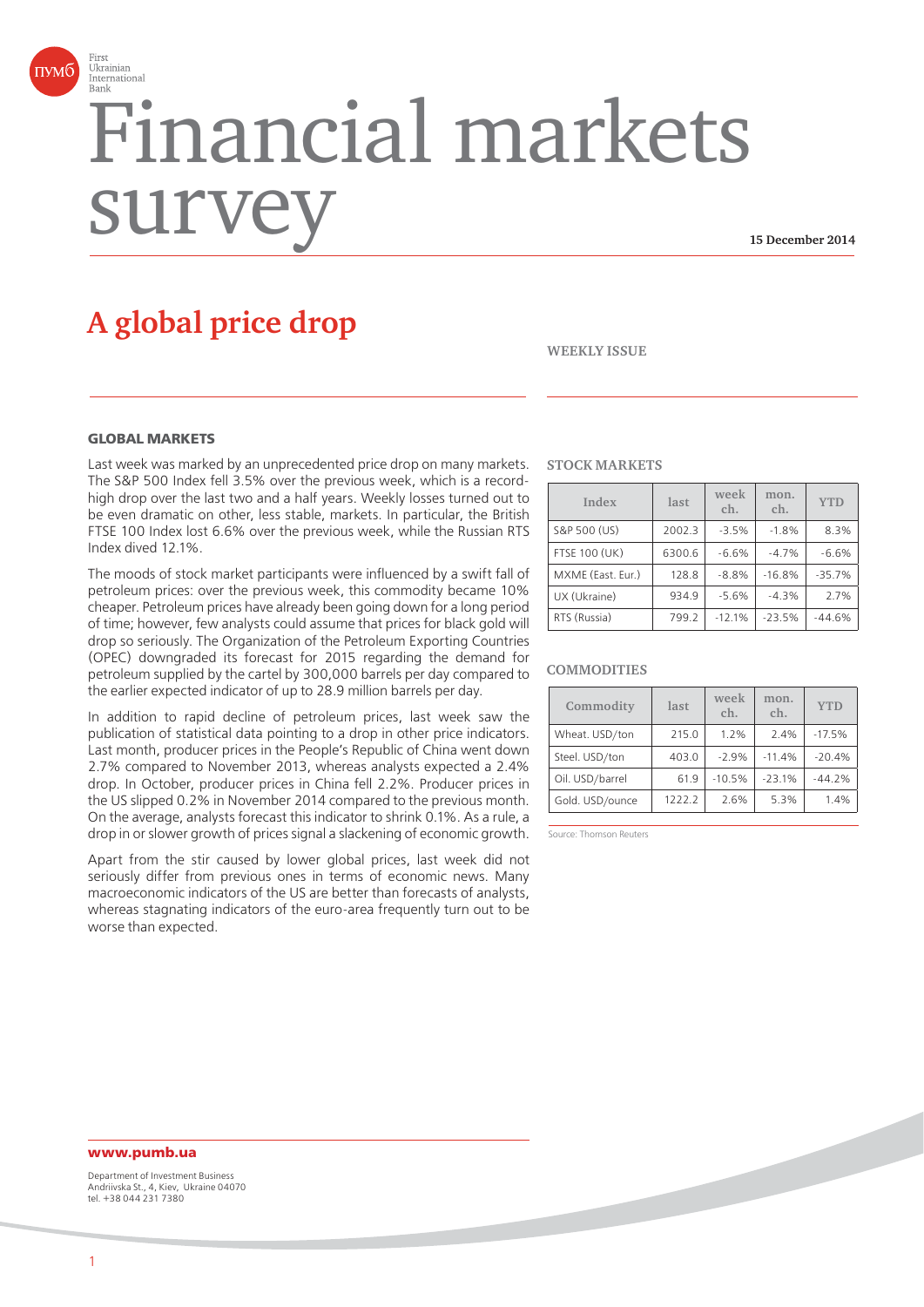

# **MACROECONOMICS**

#### **GDP**

According to information of the State Statistics Service, Ukraine's GDP shrank 5.3% in the third quarter of 2014 compared to the third quarter of the previous year. Compared to the second quarter of 2014, the country's GDP dropped 2.3%.

Final consumer expenditures fell 11.0% year-on-year in Q3'2014. At the same time, household expenditures shrank 13.2%. Gross accumulation of fixed assets (investments) sank 29.9% over the above-mentioned period.

Reduced imports of goods and services had a positive impact on GDP. In the third quarter, imports of goods and services shrank 32.2% yearon-year. At the same tune, exports fell 19.3% over the above-mentioned period.

GDP deflator reached 15.1% in the third quarter of 2014. At the same time, deflators of exports and imports stood at 57.5% and 50.5% respectively.

# **BOND MARKET**

Last week, the Ministry of Finance managed to raise UAH 6.5 billion to the State Budget of Ukraine by way of selling internal government bonds against UAH 604.5 million raised a week earlier. Tenders to place internal government bonds were held on 9, 10 and 11 December. An increase in the borrowing amounts is connected with the need to pay out the previous issues of internal government bonds, as well as with traditionally high budget expenditures at the end of the year.

At the tenders held during the previous week, the Ministry of Finance placed bonds denominated in hryvnia, maturing in two years and yielding 17.60% per annum, as well as internal government bonds denominated in US dollars, maturing in one year and yielding 9.00% per annum. Evidently, the Ministry of Finance continues to hold "manually controlled" tenders, since only one bidder was willing to purchase each type of internal government bonds.

According to preliminary schedule of tenders, the Ministry of Finance plans to hold one tender on 16 December during the current week. At this tender, the Ministry of Finance will offer internal government bonds denominated in hryvnia and maturing in two and ten years, as well as internal government bonds denominated in foreign currency and maturing in two years.

#### **NBU OPERATIONS**

Last week, the sum allocated by the National Bank at a tender to support liquidity of banks reached UAH 1.0 billion against UAH 1.625 billion disbursed a week before. The refinancing resources were granted to thirteen participants for 44 days. The weighted average interest rate totaled 19.60% per annum. A month earlier, refinancing resources for the same period were allocated with a 19.96% interest rate.

The total sum of overnight loans which the NBU issued to banks over the previous week reached UAH 11.8 billion. The weighted average interest rate for overnight loans did not change and stood at 17.50%.

Last week, the National Bank of Ukraine managed to raise UAH 24.6 billion by way of placing certificates of deposit. The NBU placed overnight

## **Ukraine**

#### **15 December 2014**

#### **LATEST MACROECONOMIC DATA**

| Indicator                             | Value |  |
|---------------------------------------|-------|--|
| GDP change in Q3'2014, % year-on-year | -5.3  |  |
|                                       |       |  |

Source: the State Statistics Service

#### **THE RESULTS OF PLACING INTERNAL GOVERNMENT BONDS**

| Date<br>of<br>place-<br>ment | Type of<br>bonds        | Weight.<br>av. rate | Submit./<br>satisfied<br><b>bids</b> | Funds<br>raised.<br><b>UAH</b><br>mln |
|------------------------------|-------------------------|---------------------|--------------------------------------|---------------------------------------|
| 9 Dec                        | 722 days                | 17.60%              | 1/1                                  | 1504.2                                |
| 10 Dec                       | 728 days                | 17.60%              | 1/1                                  | 1500.0                                |
| 11 Dec                       | 727 days                | 17.60%              | 1/1                                  | 1500.7                                |
| 11 Dec                       | 363 days.<br><b>USD</b> | 9.00%               | 1/1                                  | 130.1*                                |

\* USD billions

Source: the Ministry of Finance of Ukraine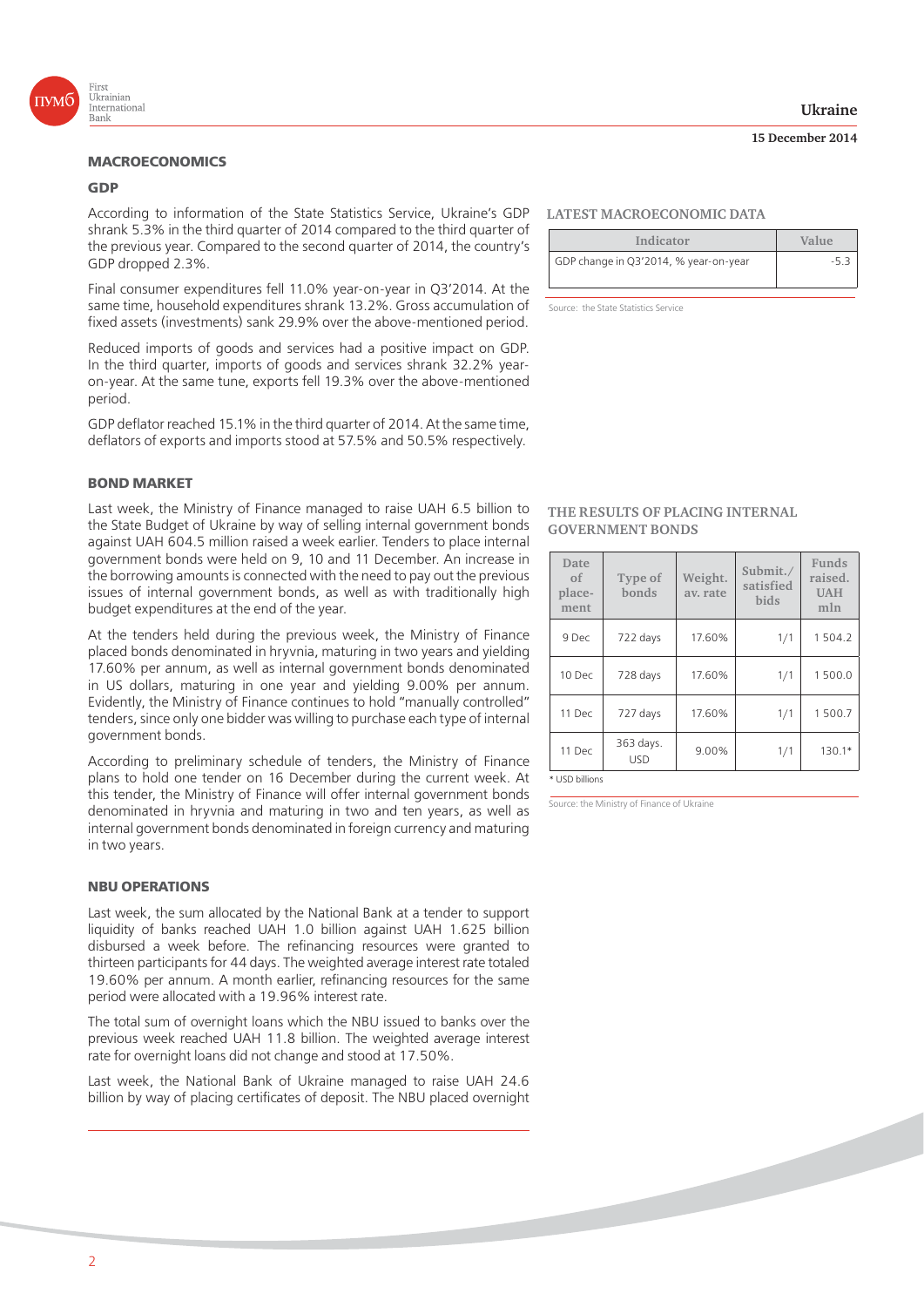

certificates of deposit for the total of UAH 23.8 billion. The annual interest rate for overnight certificates of deposits did not change and stood at 7.50%. On the whole, periods for placing certificates of deposit grew shorter. The longest term of a deposit certificate placed during the previous week reached 42 days (for the total of UAH 2 million with a 13.00% annual interest rate).

# **EQUITY MARKET**

Moods on the Ukrainian stock market were in unison with the moods on global markets. Over the previous week, the Ukrainian Exchange (UX) Index lost 5.6% and closed at 934.86 points on Friday, 12 December. The Ukrainian stock market lost practically all the impressive growth that has been witnessed in the course of the current year. Until the end of the current year, the dynamics of the Ukrainian market will, most likely, be formed under the influence of trends on external markets.

#### **FOREIGN EXCHANGE MARKET**

Last week, foreign exchange deficit urged the exchange rate to depreciate again. The weighted average NBU exchange rate depreciated from UAH 15.5089/USD on Monday, 8 December, to UAH 15.7090/USD on Friday, 12 December. As before, market volumes continue to be at a minimal low level.

The maximum foreign exchange sales volumes were registered on Friday, 12 December: above USD 0.38 billion (all currencies), including sales of the American currency alone for the total of more than USD 0.18 billion. As we can see, market volumes continue to be, as before, at a minimal low level.

# **INTERBANK LENDING MARKET**

The cost of resources on the interbank lending market continues to go up. In the course of the previous week, rates for overnight loans grew from 13-15% per annum on Monday to 17-21% on Friday. The cost of weekly resources was the same on Friday. The high cost of resources on the interbank lending market is connected with growing risks of insolvency among market participants. Last week, the NBU recognized one more bank insolvent, as well as made a decision to revoke the banking license from another bank. In the course of the previous week, the balance on correspondent accounts went up and stood at UAH 33.8 billion as of Friday morning, 12 December.

#### **15 December 2014**



Source: Thomson Reuters

#### **WEIGHTED AVERAGE EXCHANGE RATE (UAH/USD)**



Source: NBU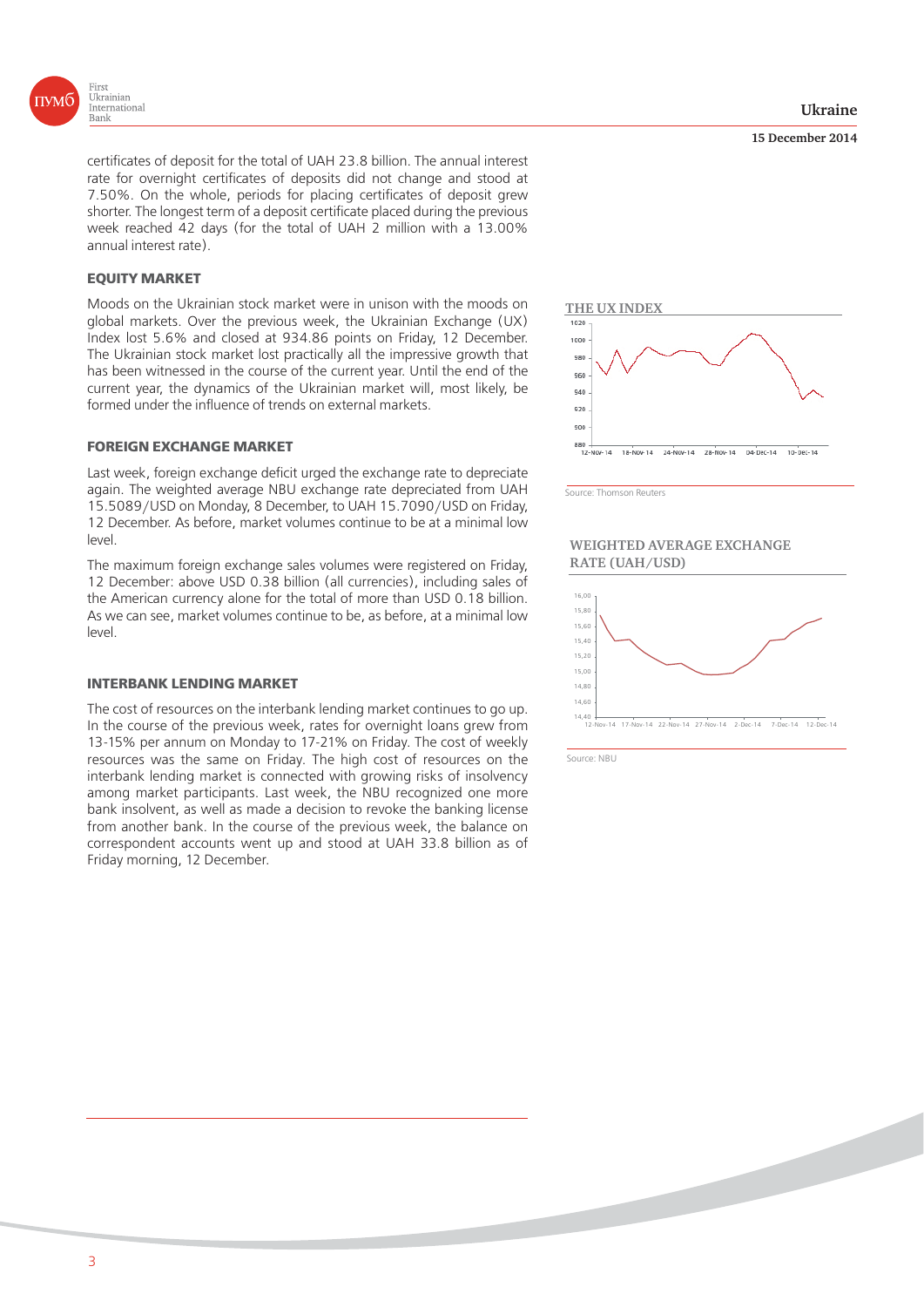

# **Ukraine**

# **15 December 2014**

**Contract Contract Contract Contract Contract Contract Contract Contract Contract Contract Contract Contract Contract Contract Contract Contract Contract Contract Contract Contract Contract Contract Contract Contract Contr** 

# **UKRAINE'S MACROECONOMIC INDICATORS**

| Indicator                                                               | 2013    | 2014<br>(latest data)                     |
|-------------------------------------------------------------------------|---------|-------------------------------------------|
| GDP, %                                                                  | 0.0     | $-5.3$<br>(Q3'2014)                       |
| Industrial output, %                                                    | $-4.7$  | $-9.4$<br>(January-October)               |
| Consumer price growth, %                                                | 0.5     | 21.8<br>(November 2014, year-on-<br>year) |
| Producer price growth, %                                                | 1.7     | 32.8<br>(November 2014. year-on-<br>year) |
| Balance of trade, USD billions                                          | $-20.0$ | $-4.0$<br>(January-October)               |
| Official exchange rate, annual<br>average, UAH/USD                      | 7.99    | 11.55<br>(January-November)               |
| Weighted average interbank<br>exchange rate, annual average,<br>UAH/USD | 8.12    | 11.63<br>(January-November)               |
| Weighted average interbank<br>exchange rate, by year end,<br>UAH/USD    | 8.15    | 14.97<br>(end of November)                |
| Banking system assets, % of gr<br>owth                                  | 13.4    | $-0.3$<br>(January-October)               |

Source: the State Statistics Service, NBU